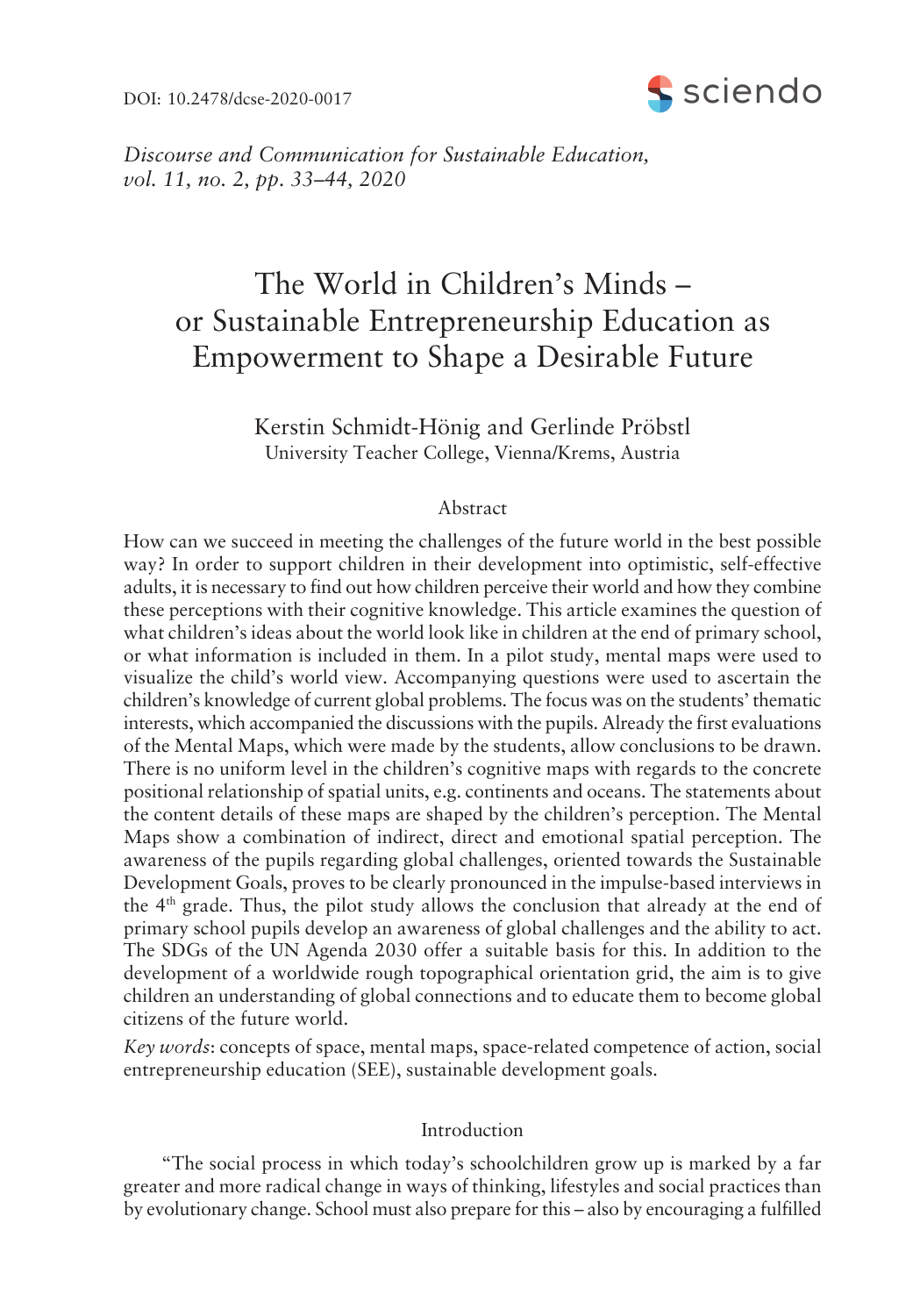present and a desirable futureî (Stoltenberg, 2013, p. 13; Fedosejava et al., 2018). This means that we have to enable our children to solve the "problems of the world" as adults by familiarising them with them already in primary school.

This article will deal with the following questions:

- 1. What global challenges can be identified by fourth grade pupils and what solutions do they propose?
- 2. How are children's spatial concepts developed?
- 3. What role do mental maps play as a method of visualisation in the development of children's world-views?

## **Consciousness of the Challenges in the World of the 21st Century**

The advancing globalisation, increasing mobility of people and goods and a rapidly growing flood of information are changing the lives and experiences of children and young people at an increasing rate. This is a challenge for society as a whole and schools can make a significant contribution to meeting this challenge by contributing to a "fulfilled present and encouraging a desirable future" (Stoltenberg, 2013, p. 13). Insights into the interrelationships and interactions between the natural environment and human activities enable children at primary school level to develop targeted action competence. This requires that subject-specific working methods, e.g. reading and decoding maps, and content that is subjectively perceived by children as being close to life, are brought into connection.

The direct sphere of experience of children is often limited, so that spaces can only be experienced indirectly. In this context, "above all information, assessments and explanations from third parties, e.g. other people, the school or the media, play a decisive role" (Schmeinck, 2013, p. 9). It is usually not possible for children to recognise whether these are subjective or objective representations of individual facts or systemic contexts. For primary school pupils, as a rule, the trust in an objective representation by third parties predominates.

Spatial and historical basic assumptions form the basis for children and young people to develop insights into the connections and interactions between natural conditions and human activities. This insight requires already at primary school level a targeted, age-appropriate "promotion of a critical-reflective approach to spatial perception (Schmeinck, 2013, p. 9).

A didactic approach that is oriented towards the living environment and the future contributes to the linking of content that is subjectively significant for the children and geographical working methods by the use of suitable materials and methods that are oriented towards learning goals. The rapidly progressing development in the field of digital media has also changed the living environment of primary school pupils, so that today the development of traditional (map) competences (Lenz, 2006) is also in primary school supported and extended by the use of digital tools (digital maps, digital globe, GIS).

In addition to developing a well-founded spatial orientation competence, it is also important to support children in reflecting on their subjective perception of space. Only when children recognise spaces as changeable, usable and representable, they are able to take responsibility for the preservation and care of spaces in the sense of sustainable development and in the sense of action orientation (Salīte, 2015).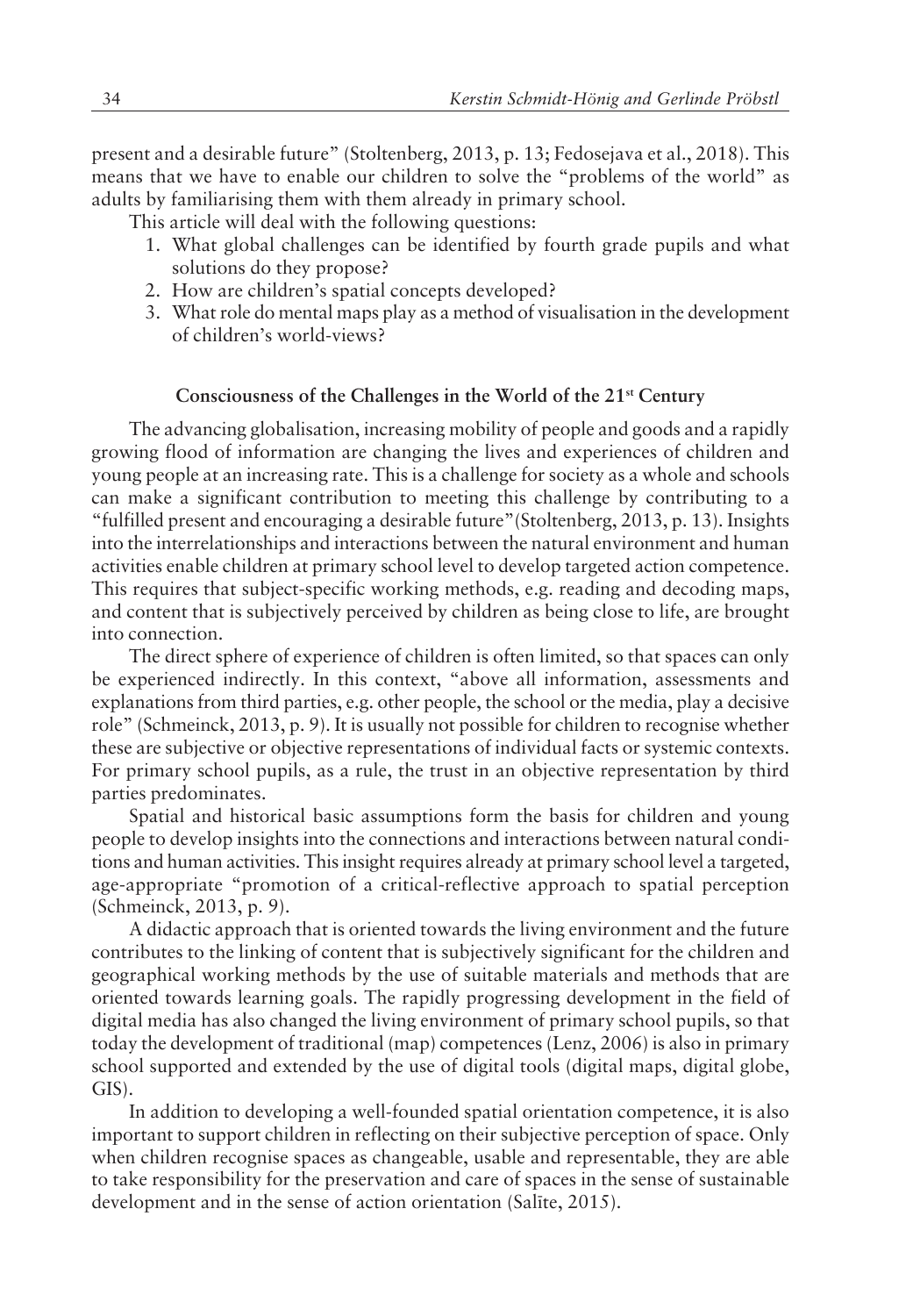In the context of teaching, the ideal of the objective map (Gryl, 2010) often predominates and subjective perception of space is not taken into account. However, it is the subjective construction process which, by linking it with previous knowledge and experience, makes it possible to establish socio-economically determined and spatially related connections to identify options for action. According to Vielhaber, world views are "the result of a permanent confrontation of the subject with his environment, filtered through ideologies, inclinations and prejudices, nourished by knowledge and experience (Vielhaber, 2000, p. 46).

#### **Development of Childhood Spatial Concepts**

The assumption that the perception of the external world and the cognitive representational ability of the external world form the basis of human behaviour (Weichhart, 2008, p. 162) explains the preoccupation of different research directions with this innate characteristic of humans. The biological-psychological approach is based on the assumption that human beings order their environment by means of perception and thus make it possible for them to orient themselves in this environment. The geography of perception places the subjective perception of space in the context of objectively existing spaces.

The development of perception appears to be particularly significant for children and adolescents, especially since these changes significantly due to the expansion of the radius of action caused by socialisation. The brain's individually different reactions to natural and social stimuli can be made visible in different areas of the brain by means of imaging techniques. Since different spatially relevant information is perceived in spatial perception, the hippocampus, the cerebellum and, for information of an emotional nature, the limbic system are involved. These findings of neurobiological research are of great importance in the context of sustainable learning. The linking of indirect, direct and emotional perceptions leads to the construction of sustainable memory content, which can be visualized in the form of mental maps.

The perception of space and the notion of space depend strongly on the age of the researcher. The subjectively constructed spatial concepts clearly show the individually developed ability to imagine space, but also personal spatial experiences, attitudes and values (Kestler, 2002).

From a developmental psychological point of view, the child's perception of a space changes from an egocentric perception, which is strongly focused on details, to an overall view in adulthood. In contrast to the traditional idea of Piaget (Kaminske, 2012, p. 12), more recent research assumes that children and adolescents already develop overall perceptions of spaces. The investigation of cognitive maps, mental maps, allows the conclusion that spatial concepts are developed independently due to ontogenetic development and are naturally present (Kaminske, 2013, p. 5). In order to promote action competence and participation for future societies, it is important for the learning process of children and adolescents to take the following premises into account when creating and interpreting Mental Maps:

- The known is perceived more consciously than the unknown;
- ó Unknown things are incomplete or poorly represented due to the lack of primary experience;
- The increasing spatial distance to one's own location reduces the structural accuracy of the room or the significance of the process (Kaminske, 2013, p. 5).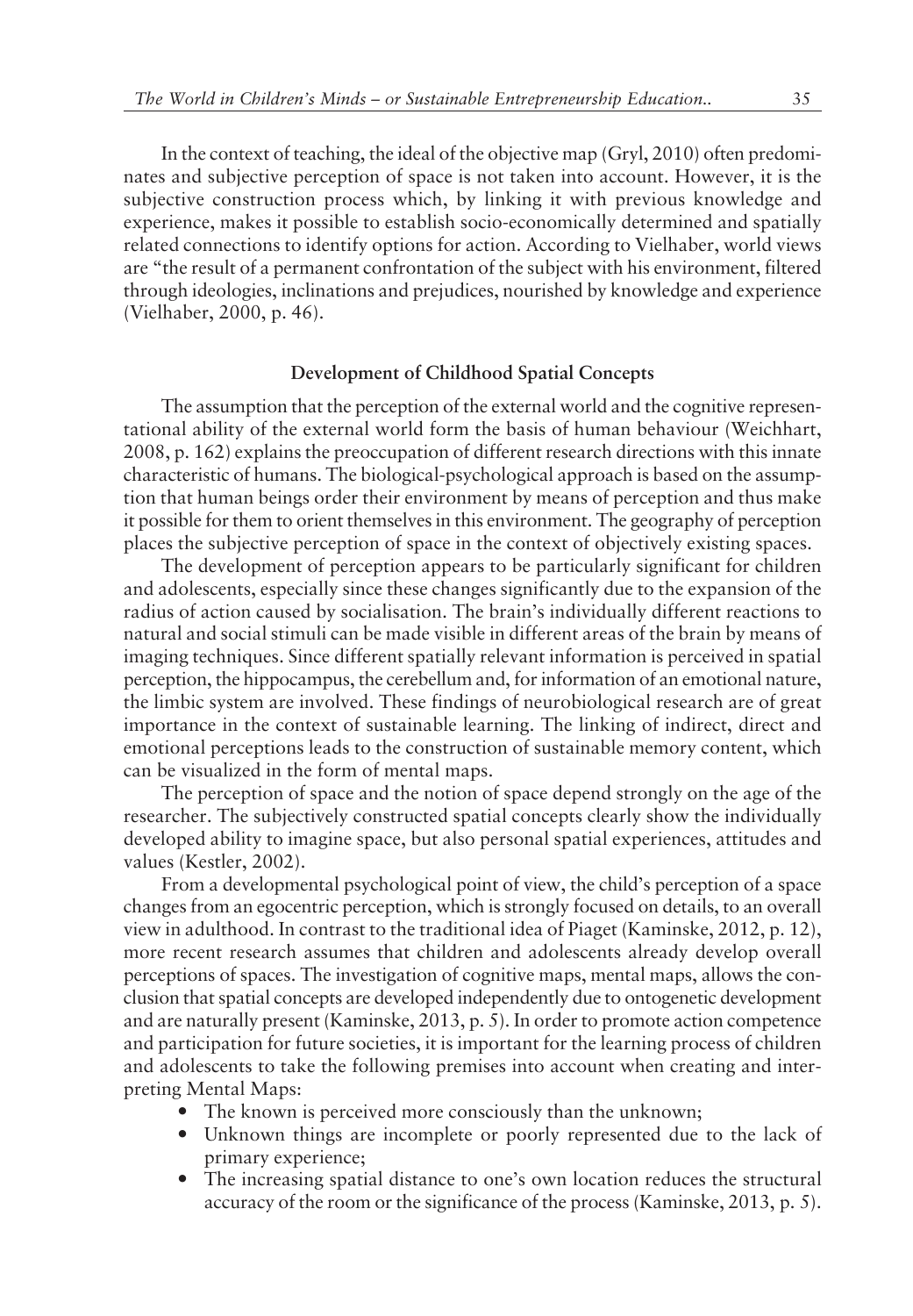The insights gained in a series of experiments by Kaminske (2013) appear to be of great relevance against the background of a globally oriented concept of space and a society based on unlimited information and communication.

Students thus construct their subjective world view under very different conditions. In the classroom, these children and young people are often confronted with a world view presented as "objective" and thus made insecure. The current didactics, based on a moderate constructivist learning theory, show possibilities to integrate mental maps of pupils at all school levels into the subject lessons (primary level) or the geography lessons (secondary level).

Possible sub(teaching/learning) objectives are:

- Promotion of the ability to imagine and orientation;
- ó Awareness of your own subjective mental map;
- ó Further development of the personal, consciously reflected idea of space;
- ó Supplementing incomplete spatial concepts with objective information;
- Respecting the Mental Maps of other people;
- ó Recognition of the influence of the media on subjective spatial perception.

By achieving these goals, the geography of perception makes a significant contribution to sustainable development in various areas. It enables the promotion of a regional consciousness enriched with relevant factual information, but also the correction of clichés and stereotypes. Even pupils at primary school level can thus develop competence in action. Already at this level, this enables a respectful interaction with nature and mankind and a global perspective in the satisfaction of individual needs and future use of space in the sense of global citizenship (Weixelbaumer, 2001).

Schäfer understands spatial orientation as the ability "to detect points in space in *their position relative to each other, to their own location and to a point of orientation* lying outside of one's own person, in terms of absolute or relative distance and direction" (Sch‰fer, 1984, p. 181). *Direct* orientation in space thus refers to locations and situational relationships in known and familiar experiential spaces. *Indirect* orientation in as yet unknown spaces is very important in today's living environment, since the predominantly medial mediation of spaces requires to a high degree the capacity of mental orientation.

Children perceive and imagine spaces long before they enter primary school. When entering elementary school, children's map images are characterised by a rather egocentric world view, whereby order, distances, scale or orientation are not usually taken into account. It is only in the course of primary schooling that learners develop a feeling for perspectives as well as assessments of distances. A complex spatial conception of different spaces is usually only achieved by children towards the end of primary school (Ribeiro, 2013, p. 23).

Schniotalle (2003), on the basis of her study on students' perceptions of Europe, presents three levels of development that are passed through in the construction of the idea of space. She takes up the stage theory according to Stückrath (1968), the theory of spatial thinking in children according to Piaget and Inhelder (1975), the theory of spatial perception according to Hart and Moore (1973), as well as the theory of spatial perception according to Engelhardt (1977) and critically relates them to the challenges of the present day.

At the first level of development, the child is in an egocentric orientation system. The idea of space is determined by some individual elements that are important for the child. The second level of development is characterised by a progressive objectification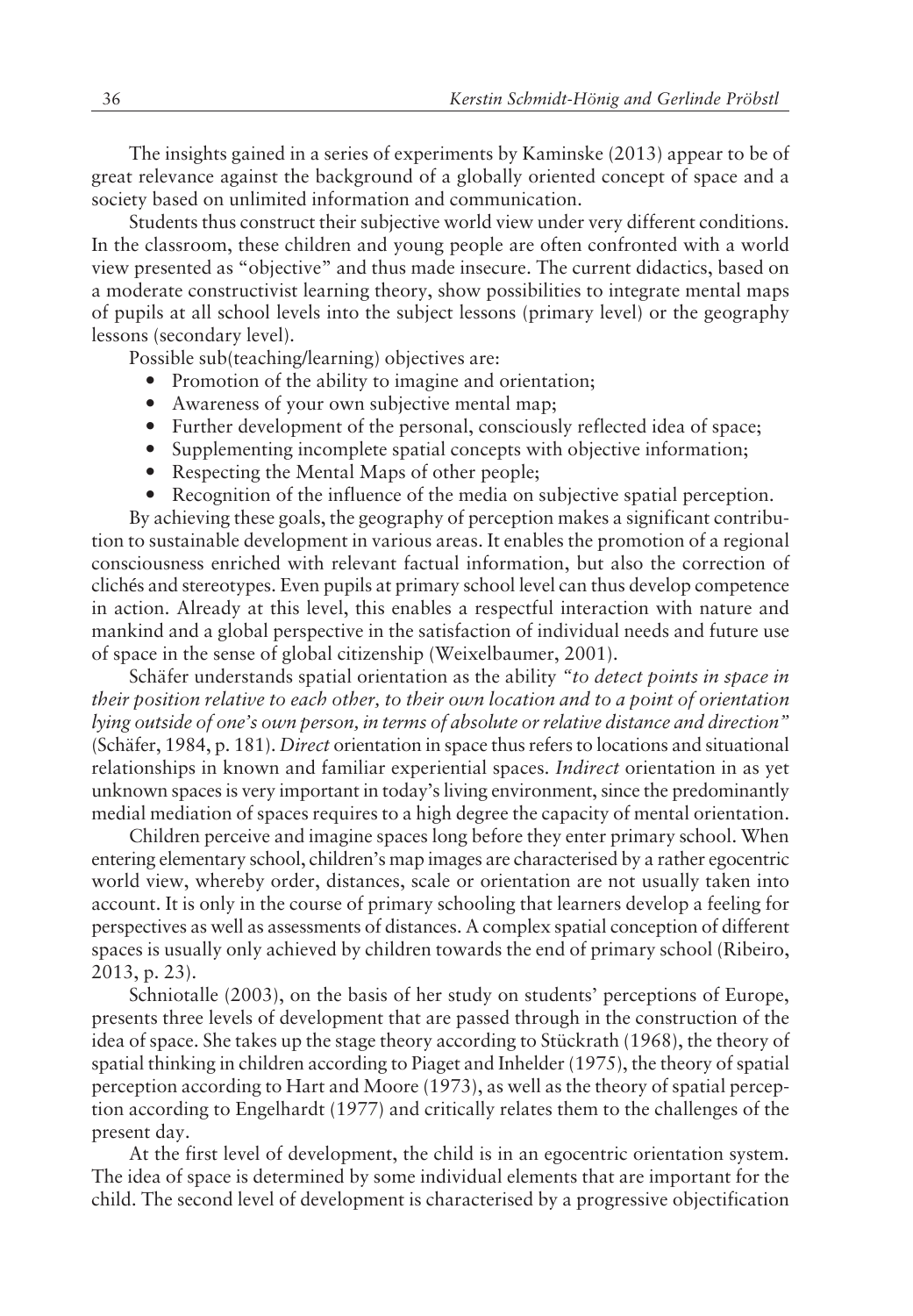of spatial perception, whereby the child begins to orient itself to fixed points in its environment and pre-forms of perspective are recognisable. It is only at the third level of development that the world as an organized whole is formed. The relationship between the perception of spaces and actions in these spaces is balanced at this level. In describing these levels, Schniotalle deliberately refrains from clearly defining the individual levels and assigning age groups (Schniotalle, 2003, p. 43). Orientation in rooms on the third level is considered challenging and a process of lifelong learning.

The following diagram shows the great importance of extra-curricular factors influencing spatial conceptions, especially as a result of globalisation, tourism and media consumption (Schniotalle, 2003, p. 80).



*Figure 1*. Factors influencing children's spatial perception of the world

# **Use of Mental Maps as a Visualization Method**

Mind Maps, Concept Maps, Mental Maps, Global Maps – all forms stand for maps in the mind. A delimitation can only be vaguely defined, for example, the term mind map stands for "thought maps" (Bönsch, 2012, p. 89), concept maps are understood as "conceptual maps" (Behrendt & Reiska, 2001, p. 9), mental maps show ideas about geographical areas (Adamina, 2014, p. 85) and global maps are maps that "track down and openly reveal questions of globalisation and the contents of global learning" (Schwarz, 2010, p. 16).

According to Ziervogel (2011) mental maps are graphic representations of their own perceptions of familiar spaces (neighbourhoods, routine routes, etc.), since individuals face the daily task of orienting themselves in space. They reflect the subjective interpretation of objective socio-spatial facts and serve as a source of information, on the basis of which in-depth spatially relevant data is collected. The method of Mental Maps is based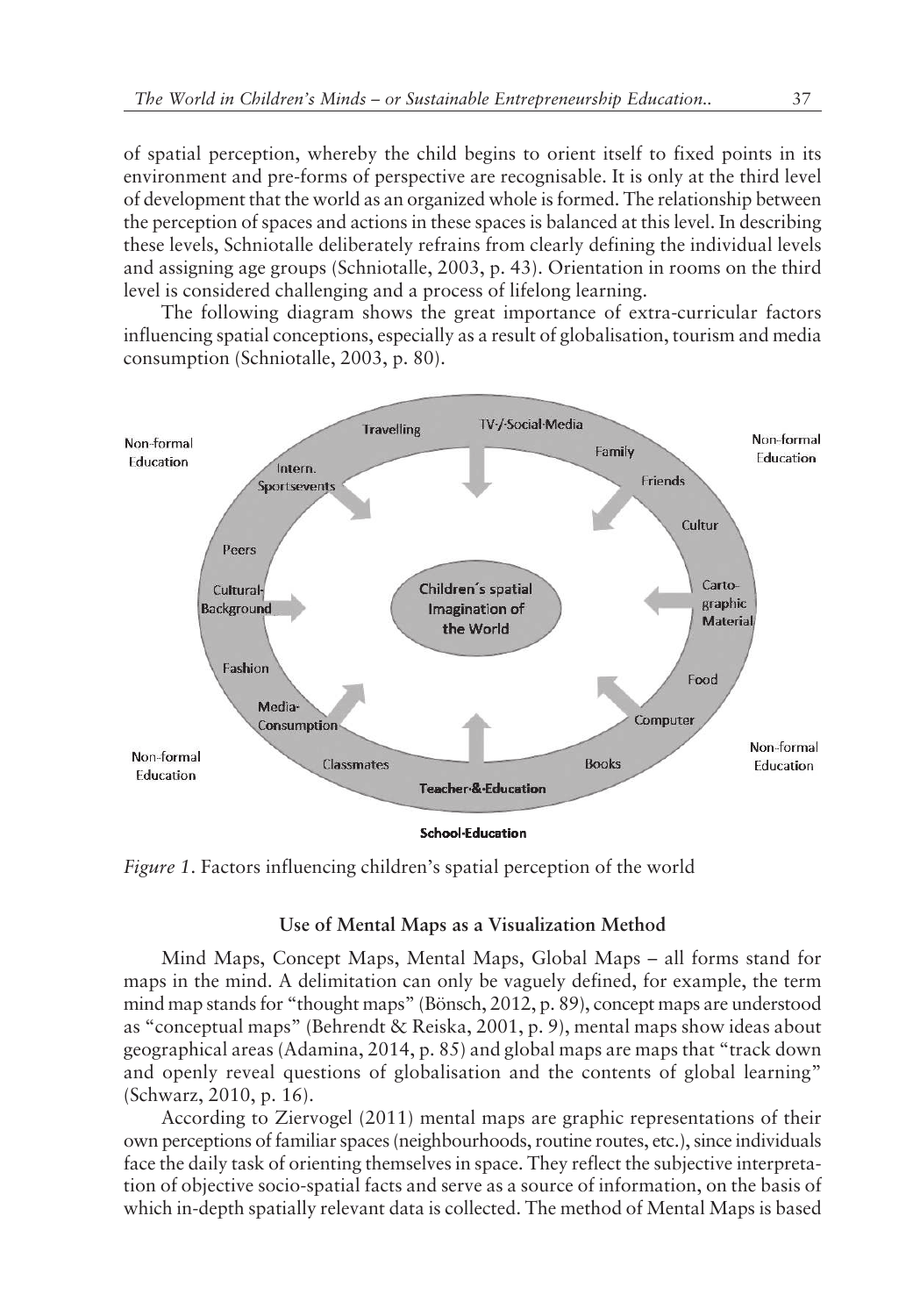on cognitive and behavioural science research into the relationship between perceived environmental information and personality traits (Dangschat & Kogler, 2019, p. 1340) and is mainly used in geographic learning. Schniotalle (2003), Schmeinck (2007) and Adamina (2008), for example, investigated *ìstudent perceptions of natural geographic phenomena, spatial orientation, spaces near and far, and lifestyles of people in other parts of the world*". In addition to the mind-map-like presentations, the children note down keywords or explain their mental map in a short interview. Mental maps are also used as a form of presentation for pupils (Adamina, 2014, p. 85). *ìTeaching details means creating confusion. To establish the relationship among things means to convey knowledgeî* (Montessori, 1997, p. 126).

#### Pilot Study on Children's Ideas about the World

This contribution focuses on the initial results of a pilot study on the socio-spatial ideas of fourth-grade pupils and their view of the challenges facing the world. In the summer semester 2019, a didactic practical research was conducted in the context of a course under the direction of Kerstin Schmidt-Hönig. In this seminar, students were to analyse and interpret professionally relevant situations and cases according to scientific criteria and to participate in a concrete research project. The intention was to enable students to observe, evaluate and further develop their future professional activities with the help of research methods and strategies. The aim was also to enable students to deepen their basic knowledge of research methodology and to understand research as a constant challenge for their further education. They should be in a position to receive current research in their future field of work and to use scientific methods to address issues relevant to their careers and to society (Curriculum, 2019, p. 260).

In addition, the students of the  $6<sup>th</sup>$  semester were to be given an insight into the life and imaginary world of the children of a fourth grade through concrete practical research. The Sustainable Development Goals of the UN Agenda 2030 were chosen as the thematic focus for the practical research. The examination of the personal geographical world view as well as the 17 goals at the student level formed the basis for the subsequent pilot study. The students were thus confronted with central aspects of global challenges in a self-reflective manner before working on these topics with students from the fourth grade. The aim was on the one hand to gain specialist knowledge and on the other hand to build up an awareness of global social challenges. In preparation for the pilot study, the students created an interview guide in the seminar and selected impulse pictures that fit the 17 global goals of sustainability.

Key questions of the pilot study were: Which mental maps of the world do pupils have at the end of primary school? Which global social challenges are the pupils aware of and which ideas for their solution do they find?

#### **Research Design**

The pilot study followed a qualitative approach to capture children's mental images of the physical world on the one hand and their awareness of global challenges on the other. In the first part of the study, 50 students in the fourth grade of the Praxisvolksschule were asked to draw a world map according to their ideas and then to describe them orally. One student was assigned to each child. The conversations during the drawing and the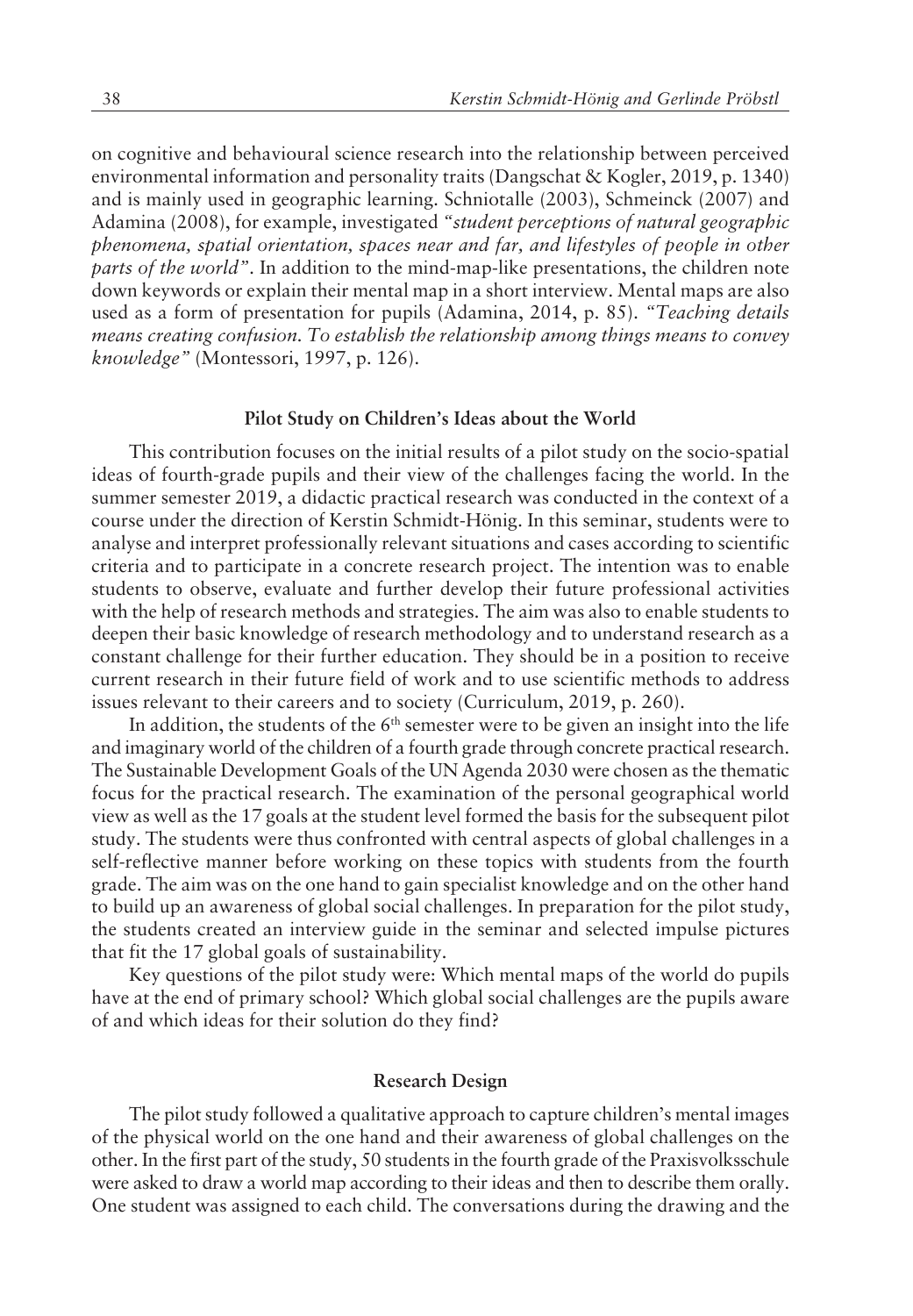description of the mental map were recorded. The students also asked guiding questions to ascertain how the children construct their ideas of the world.

In a second part, the pupils were asked impulse questions on selected aspects of the SDGs. These questions were supported by impulse pictures. The key question interviews made it possible to set thematic impulses for a free narrative of the children, but also to structure the course of the interview. Since the leading questions were developed by the students on the basis of their personal thematic interests, the leading questions and impulse pictures differed in part and were supplemented by closed questions.

The survey took place on two mornings, with 25 students from each class being interviewed. Between the two dates, the students were able to review and refine their research methodology. After conducting the mental map survey and the interviews, the mobile phone conversations were transcribed according to Mayring (2010). The material collected by the students was edited under the guidance of the seminar leader using Mayring's guidelines for summary qualitative content analysis. In the course of paraphrasing and generalising the students' statements, person-specific and comparable complexes of statements could thus be obtained. The mental maps produced by the children were analysed according to the 15 categories of Schmeinck (2007). These range from an impossible classification of what is drawn to a detailed representation of the world in the form of continents. In addition, the individual classifications distinguish between the way in which the outlines of different countries are represented, their arrangement and their labeling. The results are first insights into the imaginary world of children.



*Figure 2*. Mental Maps: Fatima, 9 years old, and David, 9 years old

# **Research Results**

The evaluation of the Mental Maps of children at the end of primary school shows a wide range of ideas about the world. Most of the drawings can be clearly classified, only occasionally mixed forms occur. Overall, the Mental Maps reflect all categories according to Schmeinck (2007), thus confirming the assumption that there is no uniform level of children's cognitive maps. Above all, the depiction of fictional, digital worlds clearly shows that the spatial imagination is very divergent and decisively influenced by the children's individual life world. The majority of children can recognize and draw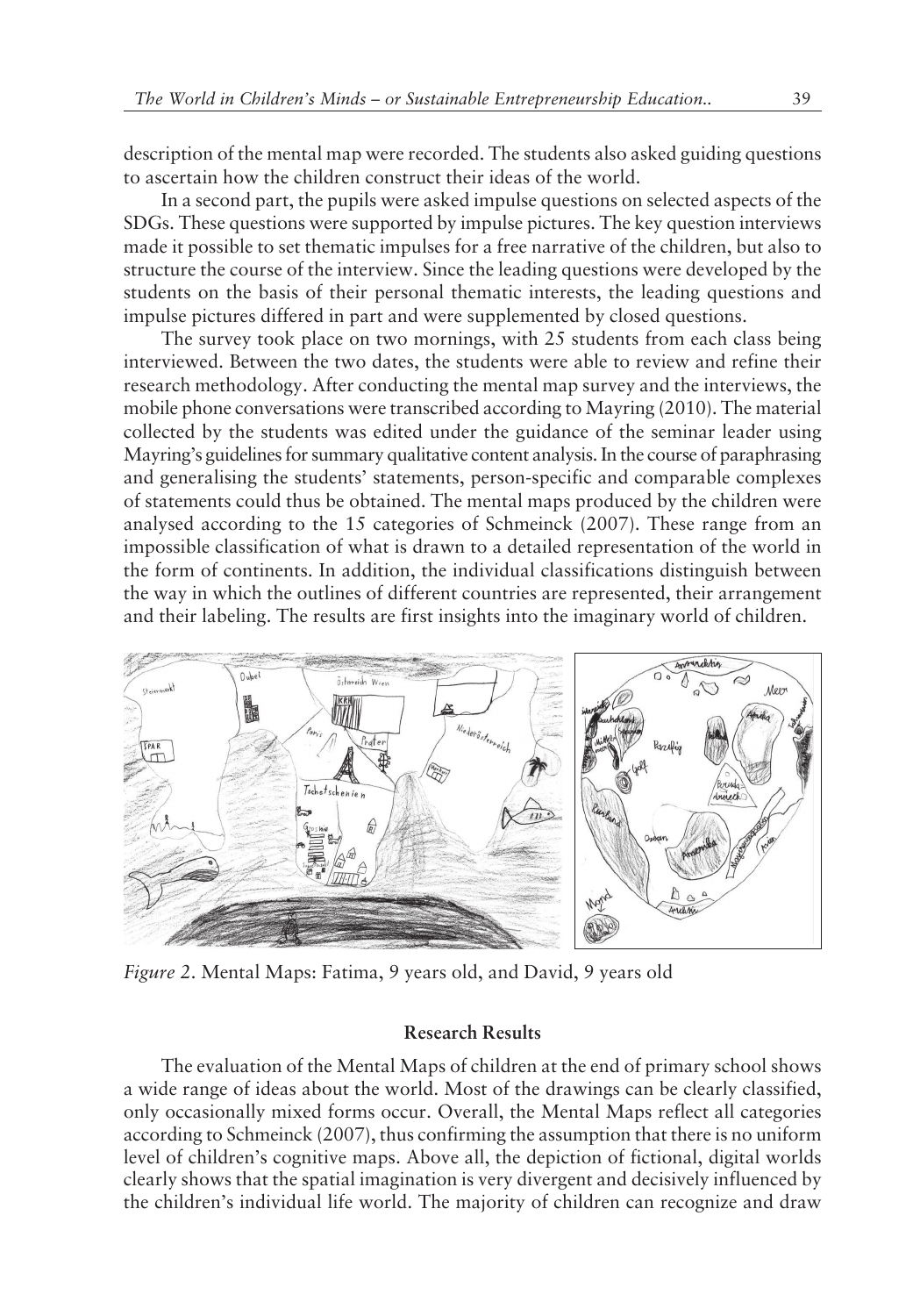individual areas of land. The pupils know that countries are spatially closed off from others, but the situational relationships are not ensured and the distribution of countries is arbitrary. The children distinguish between water and land areas and can to a large extent label the countries or continents they have drawn.

The selection of the countries drawn and also their labels allow the conclusion that the existing subjective spatial concepts are shaped by personal and travel experiences. Fatima (9 years old) draws in her map countries and federal states that have a family connection (Austria/Vienna, Lower Austria, Styria, Chechnya) as well as countries (cities) where she was on holiday (Dubai, Paris). The shopping possibilities in the different places of residence and also the activities, e.g. hiking are important aspects for Fatima. The drawn animals in Grozny suggest pets (possibly at the grandparents'), which Fatima cannot have in Vienna. Fatimaís Mental Map shows the connection of the indirect, direct and emotional perception of space, which according to Kestler (2002) leads to the construction of sustainable mental images of space. The premises of Kestler (2012), according to which the known is perceived more consciously than the unknown and the unknown is not represented, can be confirmed by the example of this Mental Map. Surprisingly, however, some Mental Maps also include major sporting events (football, Olympics) and information from current news coverage.

The results of the subsequent verbal description of the Mental Maps by the children show that the pupils know far more countries by name and can also express attributions than they have drawn. The reactions to the impulse questions also show the necessity of verbalising the Mental Maps. The students whose Mental Maps correspond most clearly to a physical world map state that they have their knowledge of the world from books or from map posters in their children's room. For example the mental map of David (9 years) shows a clear differentiation between continents and oceans. Only Austria, Germany, Italy, Spain and Thailand are mentioned as countries. Thailand can be assumed as a holiday destination, but there is no clear statement about where David knows the European countries from. Very striking is the non-Europe-centred representation of the world. David says that he got his knowledge from books. It is obvious that his primary interest concentrates on the oceans. This is confirmed by the drawing of the Gulf, the Bermuda Triangle and the Mariana Trench. David's Mental Map is representative of the scientific approach of primary school pupils. This is an opportunity to promote the ability to act and the development of self-efficacy of children by placing the emphasis on a respectful interaction between man and nature as early as the primary school level. The ability of each individual to act appears to be particularly important in view of current social change, economic challenges and ecological changes (Pröbstl & Schmidt-Hönig, 2020, p. 51). Weixelbaumer (2001) emphasizes in this context the importance of a global perspective in the sense of global citizenship.

But to what extent are students aware of global challenges?

In the second part of the pilot study, the pupils were shown questions and pictures on the Global Goals of the UN Agenda 2030. More than half of the children named environmental pollution, especially the pollution of the seas through plastic, wars, poverty and hunger as the main problems of the world. Around ten percent of children recognize flight, unemployment/child labour, food waste, medical care and poor infrastructure as global problems. When asked how they know about this, the students answered mainly with "from class", followed by "parents and relatives" and "television". The conclusion is that the children are only to some extent able to build up connections and can use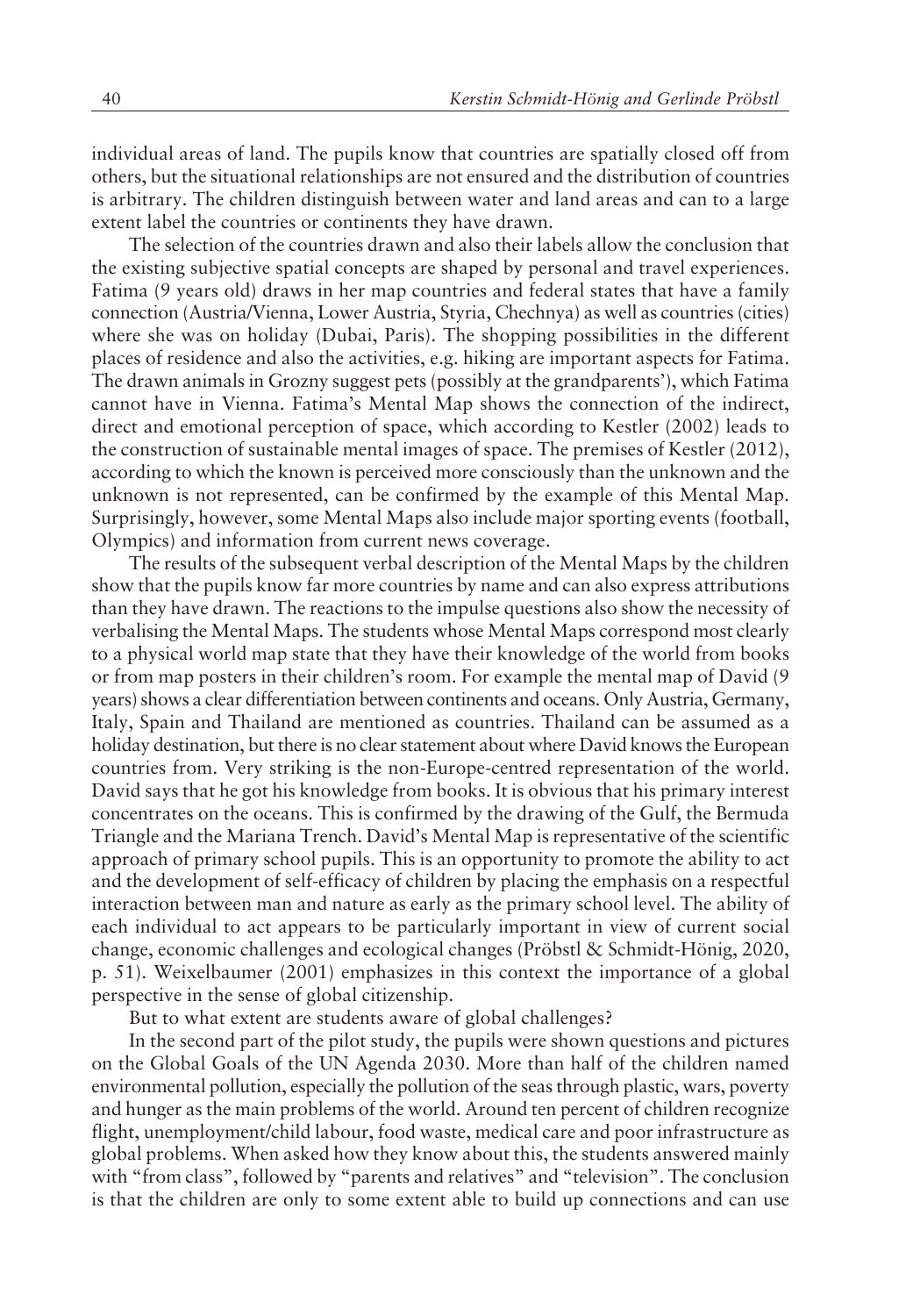possible background knowledge very limited for justifications. When asked how these problems could be reduced, the pupils respond with the following examples:

| using electric cars.                                   | take a bag to go shopping.   |
|--------------------------------------------------------|------------------------------|
| stop throwing garbage in the ocean.                    | collect and recycle garbage. |
| paper bags instead of plastic bags.                    | stop using plastic.          |
| buy and distribute food for the poor.                  | donate leftover food.        |
| not buying fruit in winter.                            |                              |
| shops should only sell what is growing in our country. |                              |

*... like Ghandi – using words to get people away from war.* 

*... the government has to change things.*

Finally, the children were asked what they would need to be happy. The majority answered with "family" followed by "material goods" such as (bed, toys, books, ...). "food", "medicine" and "a home". Only one child at a time mentioned "friends", "money" as important for feeling good.

The evaluation of the statements on the impulse pictures of the individual Global Goals shows that pupils of a fourth school level are already aware of essential problems of the world, the solution of which is aimed at in the Global Goals. The childrenís suggestions for solutions reveal starting points that are reflected in the description of the 17 goals. These range from measures to be taken personally to the demand for more communication and measures at government level.

A possible connection between the mental maps of the children and their awareness of current global challenges must be investigated in further research.

# **Conclusions**

Mental maps, graphic-cartographic representations of the subjective ideas of a spatial situation, are created from individually selected elements of spatial reality. As a rule, they do not correspond to the real conditions. As can be seen from the pilot study, the use of additional materials, images, world maps or globes clearly influences the features of these mental maps. Targeted guiding questions make it possible to find out the sources of the contents of the cognitive maps that go beyond spatial perception. These specific patterns of perception and access to the content from the extended world of children show how problems and challenges from the global world are integrated into children's subjective ideas. The pupils' work with Mental Maps helps them to classify their perceptions, establish global connections and develop a readiness for futureoriented action. "Self-efficacy manifests itself as basic competence by critical, structuring, dispositive thinking as well as co-operative and creative approaches in the problemsolving process" (Lindner, 2015; Salite, 2015; Fedosejeva et al., 2018).

The analysis of these individual and specific views of children in elementary school enables a targeted approach to teaching. Here, entrepreneurship education which already begins at the primary level, can stimulate or strengthen development processes.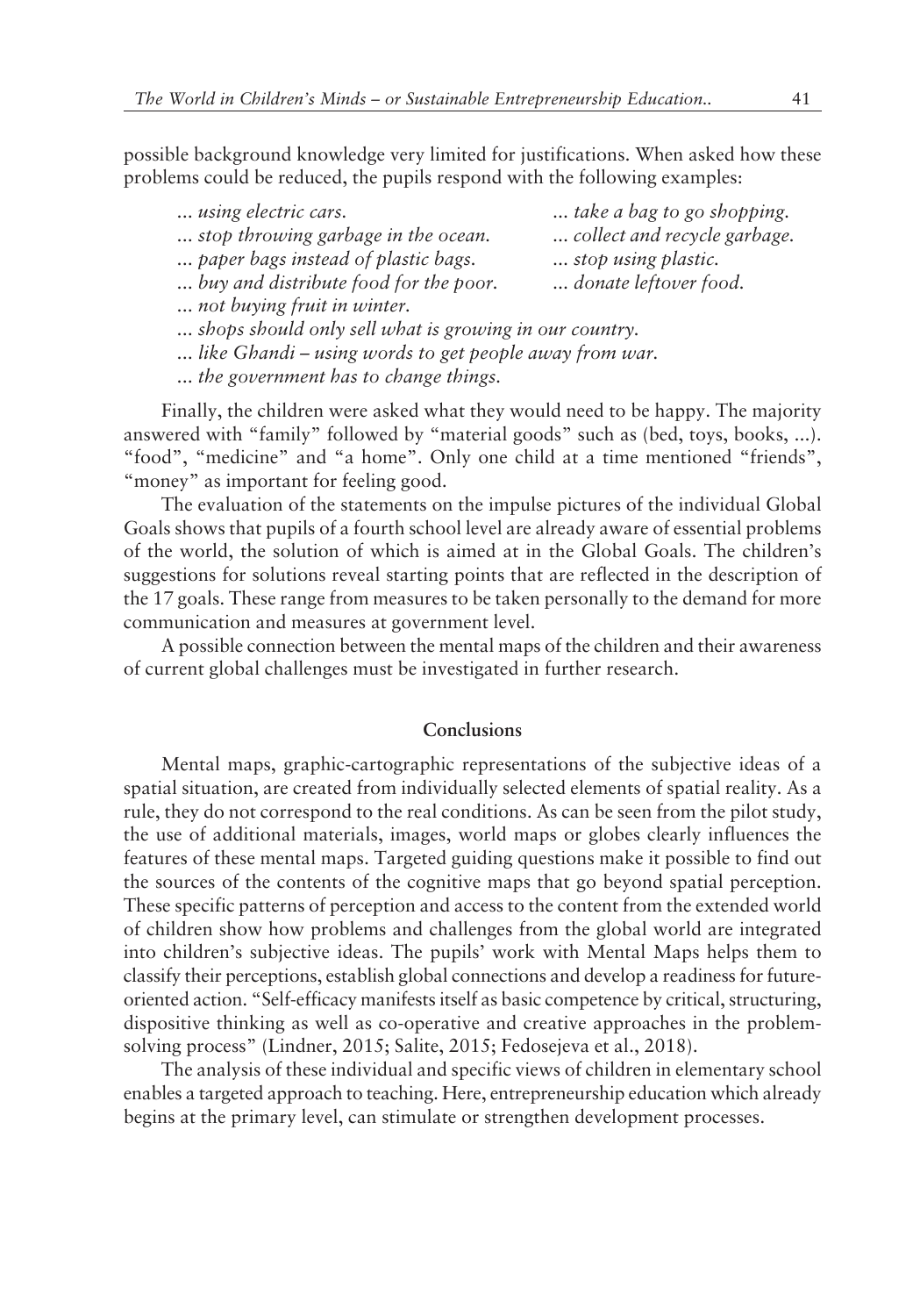### References

- Adamina, M. (2014). Geographisches Lernen und Lehren [Teaching and learning geography]. In Hartinger, A., & Lange, K. (Eds.), *Sachunterricht - Didaktik für die Grundschule* [Didactics of social and science studies in primary education] (pp. 79-98). Berlin: Cornelsen.
- Behrendt, H., & Reiska, P. (2001). *Abwechslung im Naturwissenschaftsunterricht mit Concept Mapping* [Variety of science studies with concept mapping]. Retrieved from http://pluslucis.univie.ac.at/PlusLucis/011/s0912.pdf
- Bönsch, M. (2012). Mind Mapping im Sachunterricht. Visualisieren Strukturieren -Präsentieren [Mind mapping in social and science studies. Visualize - Structure -Presentation]. In Kaiser, A., & Pech, D. (Eds). (2012). *Basiswissen Sachunterricht. Unterrichtsplanung und Methoden* [Basic knowledge in social and science studies. Lesson planning and methods]. Baltmannsweiler: Schneider V. Hohengehren.
- Bundeskanzleramt: Nachhaltige Entwicklung Agenda 2013/SDGs [Federal chancellery: Sustainable development-agenda 2013/SDGs]. Retrieved from https://www. bundeskanzleramt.gv.at/nachhaltige-entwicklung-agenda-2030 [Austrian Strategy for Sustainable Development].
- Curriculum für das Bachelorstudium für Primarstufe der KPH Wien/Krems [Curriculum for the bachelor's degree for the primary level at KPH Vienna/Krems]. Retrieved from https://www.kphvie.ac.at/fileadmin/Mitteilungsblatt/KPH-2019\_MB\_ 169\_Bachelor\_Gesamt\_19\_06\_24.pdf
- Dangschat, J. S., & Kogler, R. (2019). Qualitative räumliche Daten [Qualitative spatial data]. In Baur, N., & Blasius, J. (Eds.), *Handbuch Methoden empirischer Sozialforschung* [Manual for methods of social research]. (pp. 1337–1344). Wiesbaden, Springer.
- Fedosejeva, J., BoËe, A., Romanova, M., Iliko, Dz., & Ivanova, O. (2018). Education for sustainable development: The choice of pedagogical approaches and methods for the implementation of pedagogical tasks in the Anthropocene age. *Journal of Teacher Education for Sustainability*, 20(1), 157–179. Retrieved from https://doi.org/10.2478/jtes2018-0010
- Gryl, I. (2010). Mündigkeit durch Reflexion. Überlegungen zu einer multiperspektivischen Kartenarbeit [Autonomy through reflection. Strategic review of multiperspective map work]. *GW-UNTERRICHT* [Journal for Geography and Economic Instruction], 118, 20–37.
- Mayring, P. (2010). *Qualitative Inhaltsanalyse: Grundlagen und Techniken* [Qualitative content analyses. Basics and technics]. Weinheim: Beltz.
- Kaminske, V. (2012). *Die räumliche Wahrnehmung. Grundlagen für Geographie und Kartographie* [Spatial perception. – Basics of geography and cartography]. Darmstadt, 12.
- Kaminske, V. (2013). Mental Map-Repräsentation der Lernlandschaft [Mental map presentations of learning landscape]. *Geographie und Schule* [Geography and Education], *5*.
- Kestler, F. (2002). *Einführung in die Didaktik des Geographieunterrichts* [Introduction to the didactics of geography] (p. 107). Riedem: Klinkhardt.
- Lenz, T. (2006). Topographische und kartographische Bildung [Topographic and cartographic education]. In Haubrich, H. (Ed.), *Geographie unterrichten lernen.*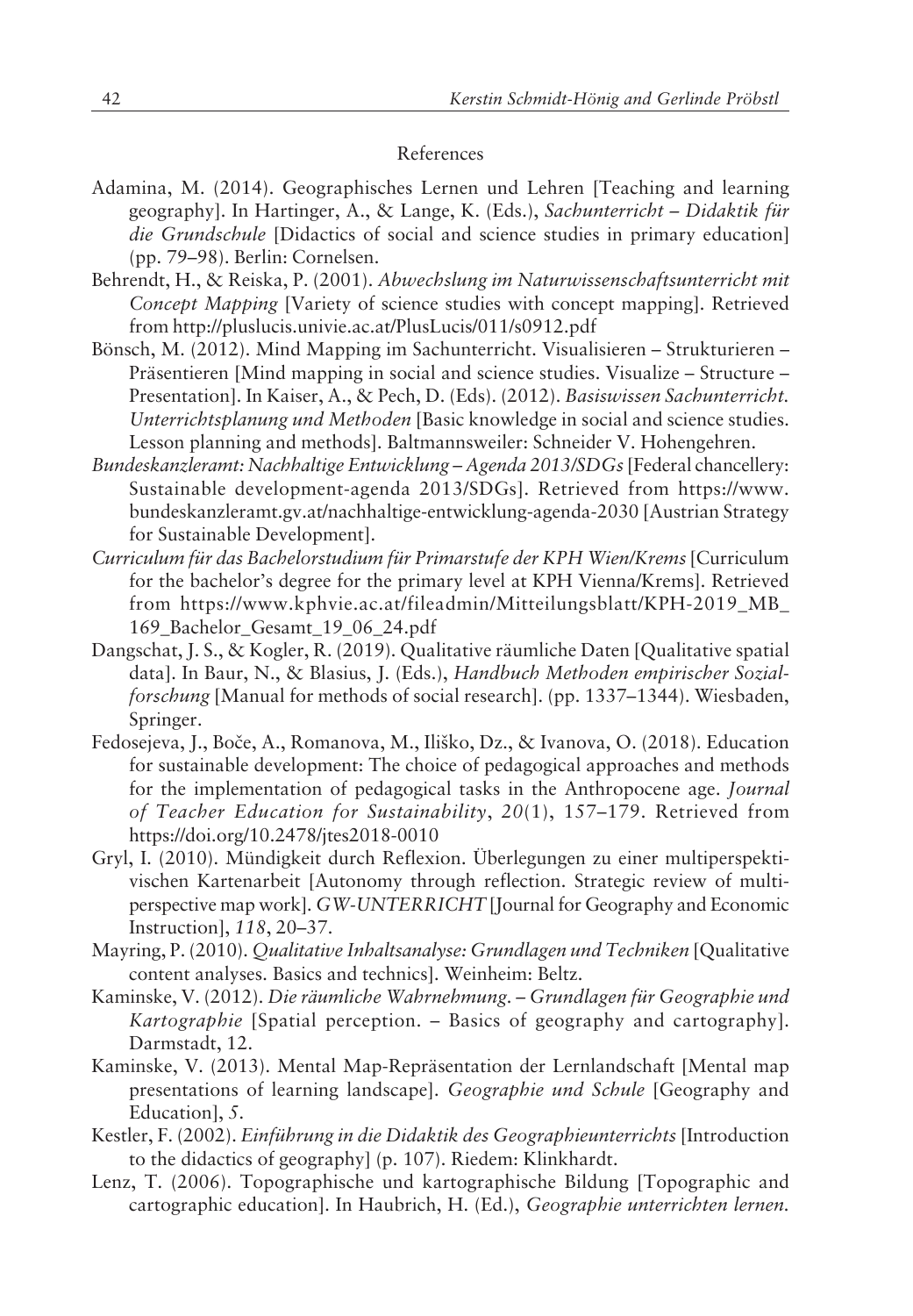*Die neue Didaktik der Geographie konkret* [Learning geography education. The new specific didactics of geography]. München: Oldenburg.

- Lindner, J. (2015). *Entrepreneurship Education für Jugendliche* [Entrepreneurship education for young people], 40. Retrieved from www.gw-unterricht.at
- Montessori, M. (1997). *Kosmische Erziehung* [Cosmic education]. Kleine Schriften. Freiburg: Herder.
- Pröbstl, G., & Schmidt-Hönig, K. (2020). Self-efficacy in social science. *Discourse and Communication for Sustainable Education*,  $10(2)$ , 49–59. doi: 10.2478/dcse-2019-0017
- Ribero, St. (2013). Wie weit ist es dahin? Längen, Strecken, Wege Grundschüler untersuchen Entfernungen [How far is it? Lengths, distances, routes – Primary school pupils discover distances]. *Grundschulmagazin* [Journal for Primary Education],  $(3), 22-24.$
- Salīte, I. (2015). Searching for sustainability in teacher education and educational research: Experiences from the Baltic and Black Sea Circle Consortium for educational research. *Discourse and Communication for Sustainable Education,* 6(1), 21–29.
- Schäfer, G. (1984). *Die Entwicklung des geografischen Raumverständnisses im Grundschulalter. Ein Beitrag zur Curriculumdiskussion* [Development of spatial understanding at primary school age. Input to a debate about the curriculum]. Berlin: Dietrich Reimer Verlag.
- Schmeinck, D. (2007). *Wie Kinder die Welt sehen. Eine empirische L‰ndervergleichsstudie* zur räumlichen Vorstellung von Grundschulkindern [The world in children's view. An empiric study in various countries to the spatial understanding of primary school pupils]. Bad Heilbrunn: Verlag Julius Klinkhardt.
- Schmeinck, D. (2013). Elementare geografische Bildung in der Grundschule. Herausforderungen für den Sachunterricht [Basic education in geography for primary school]. *Grundschulmagazin* [Journal for Primary School], 3, 7-10. Retrieved from www.grundschulmagazin.de
- Schniotalle, M. (2003). *Räumliche Schülervorstellungen von Europa*. Ein Unterrichtsexperiment zur Bedeutung kartografischer Medien für den Aufbau räumlicher Orientierung im Sachunterricht der Grundschule [Primary school pupils' spatial understanding of Europe. A teaching experiment on the importance of cartographic media for the development of spatial orientation in subject teaching in primary schools]. Berlin: Tenea Verlag.
- Schniotalle, M. (2015). Die weite Welt als Mental Map [The world as a mental map]. *Grundschule* [Journal for Primary School], *11*.
- Schwarz, I. (2010). Globales Lernen und das Konzept der Orte und Nicht-Orte [Global learning and the concept of place and non-place]. In Schrüfer, G., & Schwarz, I. (Eds.), *Globales Lernen* [Global learning] (pp. 11–25). Ein geographischer Diskursbeitrag. Münster: Waxmann.
- Stoltenberg, U. (2013). (Ed.). *Weltorientierung durch Bildung für eine nachhaltige Entwicklung: Theoretische Grundlagen und Praxis des Sachunterrichts in der Grundschule* [World orientation through education for a sustainable development: Theoretical foundations and practice of subject teaching in the primary school]. Bad Homburg: VAS.
- United Nations. *Sustainable Development Goals.* Retrieved from https://en.unesco.org/ sites/default/files/styles/extra\_large\_1600x1600/public/sdgs\_poster\_936\_en. png?itok=KNGaZ2c4